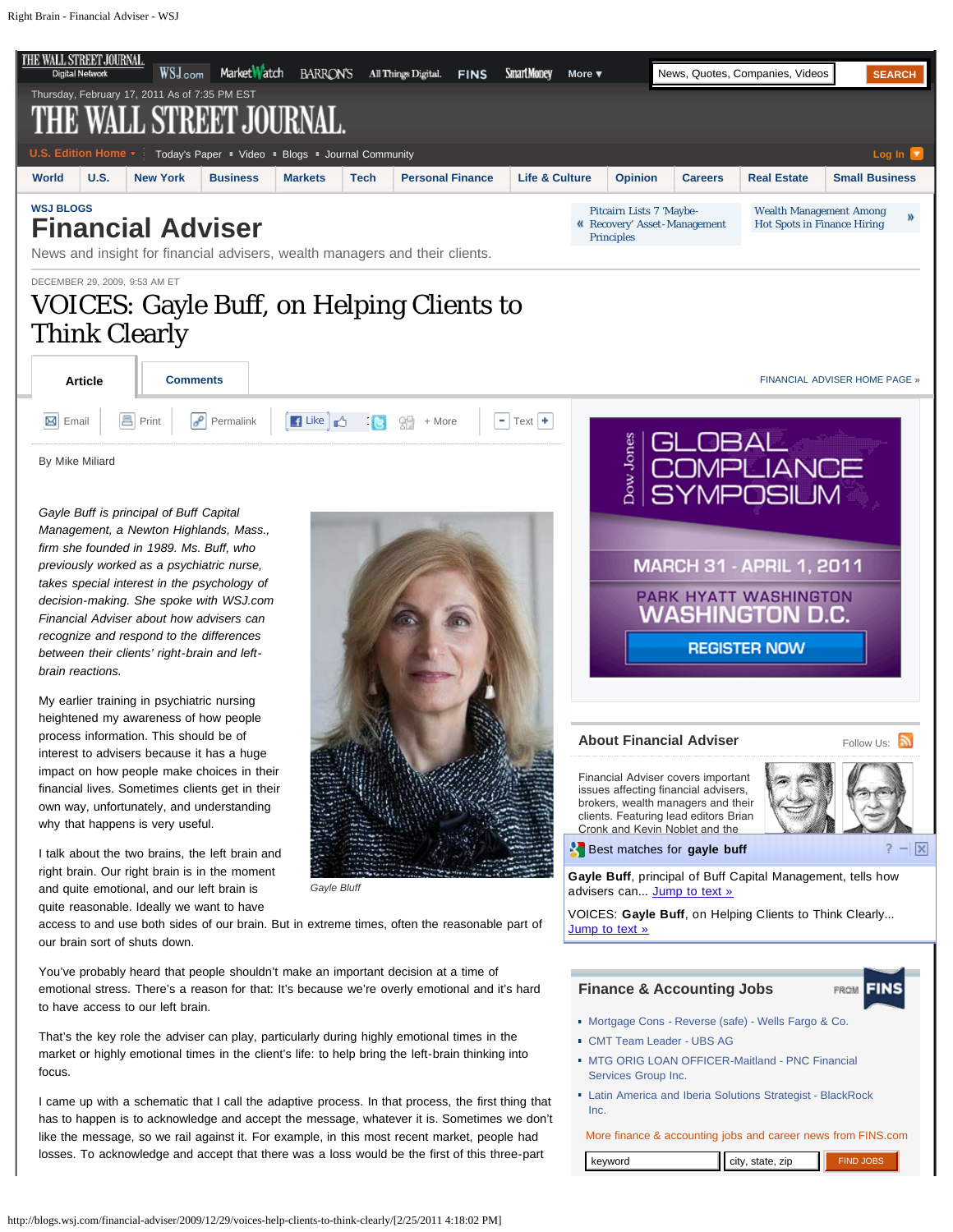### process.

The next is to reflect on it. That is, to reassess the situation: How is my life different because of this loss, and what do I need to do differently?

The third step is to devise a plan. And this is where the adviser can be extraordinarily helpful — to come up with a strategy for whatever the situation is.

The relationship between an adviser and a client should be a long-term one. The adviser and the client will go through many market cycles; as the relationship evolves and the adviser acts as a guide and a teacher, ultimately you end up with a better client. You learn from the client, you understand how they act over time, and you become a trainer and help them become better investors.



SPONSORED LINKS

#### **[Refinance Rates at 2.9%](http://0.r.msn.com/?ld=4v0jZdvdq4vUmDVYB2766iiCwW8aAv3O5p6uhsBDXzY-JzNPDSR-p410AfXyhOduB70_TLiKWRwhdZZUcVgvO0GBT-7kRmW8R_EOo5sVRcfDDWzosqYKCxA3arKNYevi3PfJ-SNKBhj_8o1OFALbkVeYsoR4rxVbH0RU57kmji-L6C_4Tm8o_jcJZiISUZKYn1SzUiS_BSsH1Fu68_UleeG9bwtkumnzLJdCXgXReD6tPzQFEDp9KAnFLpr2bscbS1vVxxj8H9YYyQ6I8Bn61GZk8j4afq10BuNhr4sf4dc-DvSHdfO39bxgxpQ7TYrDkDSTGXJTRKfOr3tLTY5mQ6WzVUCUzqFpfB1xIq9XXgF3YkdN-3ECZjcz3dT03PZFoi3m094ODRtVR4V_HM5S-QfraPjWkk8JnSfw)**

[\\$160,000 mortgage: \\$434/mo. Free. No Obligation. Get a Quote! 3.1% APR](http://0.r.msn.com/?ld=4v0jZdvdq4vUmDVYB2766iiCwW8aAv3O5p6uhsBDXzY-JzNPDSR-p410AfXyhOduB70_TLiKWRwhdZZUcVgvO0GBT-7kRmW8R_EOo5sVRcfDDWzosqYKCxA3arKNYevi3PfJ-SNKBhj_8o1OFALbkVeYsoR4rxVbH0RU57kmji-L6C_4Tm8o_jcJZiISUZKYn1SzUiS_BSsH1Fu68_UleeG9bwtkumnzLJdCXgXReD6tPzQFEDp9KAnFLpr2bscbS1vVxxj8H9YYyQ6I8Bn61GZk8j4afq10BuNhr4sf4dc-DvSHdfO39bxgxpQ7TYrDkDSTGXJTRKfOr3tLTY5mQ6WzVUCUzqFpfB1xIq9XXgF3YkdN-3ECZjcz3dT03PZFoi3m094ODRtVR4V_HM5S-QfraPjWkk8JnSfw) [Lendgo.com/mortgage](http://0.r.msn.com/?ld=4v0jZdvdq4vUmDVYB2766iiCwW8aAv3O5p6uhsBDXzY-JzNPDSR-p410AfXyhOduB70_TLiKWRwhdZZUcVgvO0GBT-7kRmW8R_EOo5sVRcfDDWzosqYKCxA3arKNYevi3PfJ-SNKBhj_8o1OFALbkVeYsoR4rxVbH0RU57kmji-L6C_4Tm8o_jcJZiISUZKYn1SzUiS_BSsH1Fu68_UleeG9bwtkumnzLJdCXgXReD6tPzQFEDp9KAnFLpr2bscbS1vVxxj8H9YYyQ6I8Bn61GZk8j4afq10BuNhr4sf4dc-DvSHdfO39bxgxpQ7TYrDkDSTGXJTRKfOr3tLTY5mQ6WzVUCUzqFpfB1xIq9XXgF3YkdN-3ECZjcz3dT03PZFoi3m094ODRtVR4V_HM5S-QfraPjWkk8JnSfw)

#### **[#1 Penny Stock Newsletter](http://702038.r.msn.com/?ld=4vwvjkngLDrnf7L2fYbWUqoM7yeg4v2Iu-yB9sSC6jY1R7D8bvYrak5k8oEIRYQ0yPov9ld2P2q47ZOdpdUSXj2QcmOS9Yg1BEhasvrppCf-HxIDnwxGZtUfe8qzfK-k28TQe6Z7vBNzi4xxTT4mSrZtkLlpTzpQzz7BKrqpD7or0RqMA68Lzt-Io7doJ98WYOuHW2mgOVNpYY9KWdT-AgDH0y9vF-e65HxIvFQhQDwfQ1VAlMCmJWxZ8vLAyZtdKnfUV_mhAmY3M958yXSYihnQvQ-2a5vNDqFr2Fou-uYCpMGNkn_gTCUHI)**

[News and Views on the Hottest OTC Stocks. Join Now Free!](http://702038.r.msn.com/?ld=4vwvjkngLDrnf7L2fYbWUqoM7yeg4v2Iu-yB9sSC6jY1R7D8bvYrak5k8oEIRYQ0yPov9ld2P2q47ZOdpdUSXj2QcmOS9Yg1BEhasvrppCf-HxIDnwxGZtUfe8qzfK-k28TQe6Z7vBNzi4xxTT4mSrZtkLlpTzpQzz7BKrqpD7or0RqMA68Lzt-Io7doJ98WYOuHW2mgOVNpYY9KWdT-AgDH0y9vF-e65HxIvFQhQDwfQ1VAlMCmJWxZ8vLAyZtdKnfUV_mhAmY3M958yXSYihnQvQ-2a5vNDqFr2Fou-uYCpMGNkn_gTCUHI) [WallStreetsHottestStocks.com](http://702038.r.msn.com/?ld=4vwvjkngLDrnf7L2fYbWUqoM7yeg4v2Iu-yB9sSC6jY1R7D8bvYrak5k8oEIRYQ0yPov9ld2P2q47ZOdpdUSXj2QcmOS9Yg1BEhasvrppCf-HxIDnwxGZtUfe8qzfK-k28TQe6Z7vBNzi4xxTT4mSrZtkLlpTzpQzz7BKrqpD7or0RqMA68Lzt-Io7doJ98WYOuHW2mgOVNpYY9KWdT-AgDH0y9vF-e65HxIvFQhQDwfQ1VAlMCmJWxZ8vLAyZtdKnfUV_mhAmY3M958yXSYihnQvQ-2a5vNDqFr2Fou-uYCpMGNkn_gTCUHI)

#### **[BlackBerry® Smartphones](http://0.r.msn.com/?ld=4viKvTIDFrQuEWVW0udKA8CaZ6KtvJtZzbSRl1FRSRTef8JSOsnOebRZA0Zy919BqTnXZkZoBiDaKFmYwL6PjQpFd7HhYiKNLYfiHNRxxOALE5euhyJpTKZMr473zUKD6WdbmxPGZeJCcHQBUulPMSEysxZjwhE6Li-p0taVDbuV86QuBERczv4lZA-bH9u7-dK1h2R6FbPAKUsbbEN6UTcrv_7ymHIjIkVPMuvVhSSjkjuKNgrg6CKccM7jQBjqLkfK8yZ6vujtO4aTOx8qn0i4dydqTnE4_E74YbK61wdAMvVisD4pDk-_LuX30qJfj11mGZPC5wwL7-7NNAvSZx4oI05A_8NLiO7xpBNwXLzGnKjbiVNoynYD7pbz8gbTBGTB7pqzjQZsUhmNt2U4BA3gN-gmFcM36GpQxDJdMoiXKeEf72tvFAYzSdBDb96C-TNVQJTMfb1gceU9QRHFcBvaP-dOIQJmNzPVuKmK_P585mvkTAR21OPTPermbJnHSpFjt2pDFN7dWR)**

[Find More, Know More, Do More. BlackBerry Pulls It All Together.](http://0.r.msn.com/?ld=4viKvTIDFrQuEWVW0udKA8CaZ6KtvJtZzbSRl1FRSRTef8JSOsnOebRZA0Zy919BqTnXZkZoBiDaKFmYwL6PjQpFd7HhYiKNLYfiHNRxxOALE5euhyJpTKZMr473zUKD6WdbmxPGZeJCcHQBUulPMSEysxZjwhE6Li-p0taVDbuV86QuBERczv4lZA-bH9u7-dK1h2R6FbPAKUsbbEN6UTcrv_7ymHIjIkVPMuvVhSSjkjuKNgrg6CKccM7jQBjqLkfK8yZ6vujtO4aTOx8qn0i4dydqTnE4_E74YbK61wdAMvVisD4pDk-_LuX30qJfj11mGZPC5wwL7-7NNAvSZx4oI05A_8NLiO7xpBNwXLzGnKjbiVNoynYD7pbz8gbTBGTB7pqzjQZsUhmNt2U4BA3gN-gmFcM36GpQxDJdMoiXKeEf72tvFAYzSdBDb96C-TNVQJTMfb1gceU9QRHFcBvaP-dOIQJmNzPVuKmK_P585mvkTAR21OPTPermbJnHSpFjt2pDFN7dWR) [BlackBerry.com](http://0.r.msn.com/?ld=4viKvTIDFrQuEWVW0udKA8CaZ6KtvJtZzbSRl1FRSRTef8JSOsnOebRZA0Zy919BqTnXZkZoBiDaKFmYwL6PjQpFd7HhYiKNLYfiHNRxxOALE5euhyJpTKZMr473zUKD6WdbmxPGZeJCcHQBUulPMSEysxZjwhE6Li-p0taVDbuV86QuBERczv4lZA-bH9u7-dK1h2R6FbPAKUsbbEN6UTcrv_7ymHIjIkVPMuvVhSSjkjuKNgrg6CKccM7jQBjqLkfK8yZ6vujtO4aTOx8qn0i4dydqTnE4_E74YbK61wdAMvVisD4pDk-_LuX30qJfj11mGZPC5wwL7-7NNAvSZx4oI05A_8NLiO7xpBNwXLzGnKjbiVNoynYD7pbz8gbTBGTB7pqzjQZsUhmNt2U4BA3gN-gmFcM36GpQxDJdMoiXKeEf72tvFAYzSdBDb96C-TNVQJTMfb1gceU9QRHFcBvaP-dOIQJmNzPVuKmK_P585mvkTAR21OPTPermbJnHSpFjt2pDFN7dWR)

#### **[RadioShack Official Store](http://0.r.msn.com/?ld=4vNL74thl-17_n-4Vt3xAtmqtT-ABwbjVmaej7bcJ4sGLLQqwf14hZP3mR7SMrEYFV34NwRa1TW9R3PbCdhmowHc2ZXmGla29eWyTzIwQ2_6-RAzM4tiXZ6rnV5ss0xBLXxPTTCRWckw1Od9nTYKsxoRolHO5fVlWoM5OURGoXzSz6B9Lw_DCQ-PqD1nPGx05o8crTMYR3Fwn6YaM2kkh_hEUvzlq6WvQIHbD7preyl5t6D3USZ6SdeM-FPzde8qoLUrG3B3fIgJZtgeCHrfqxHiANAmfs3j612bfNfsU3nvATTku5RrdNIvQ_Isw9yjydNBYEEnWI-hHJWnqa-BZSQcrD9vgMYlq9DczglJDG-aX3Rv63GNVcD2wIQDgGiRVtrRqraQ82UZNn4BtJuyx0YeEgWIoR1WWKNJhipFcKvjCg6z938skBBNljZqg7S5gh8PqWjtLL4WlvvEb18E1FQq9BBi1-kL-RvRrBIPuPruF-ZqLykHFcN_8TXAjSbJ6JmLMJjI5Pd6IHetLijoYcJi9B3CoUJHw4MEkFWqhawjElaLpK79-Dw7As3iYeoio9ZZc5YQU2-hjutC4nnXf9rBsmPWwEGIS-70Sh-P0w7Z8iRFOcqHBFjS6SeVmYXyc3y4y8hfpO-M6Od80mk7e6SzVUCUyMMZ2M74wblu9FScfnB7S2ECZjcz2TwCzqmv3euylUFIglRsZdeb__gcXQmJrBSZamQ1_BZg)**

[Shop the Latest Deals on BlackBerry Phones at RadioShack® Today!](http://0.r.msn.com/?ld=4vNL74thl-17_n-4Vt3xAtmqtT-ABwbjVmaej7bcJ4sGLLQqwf14hZP3mR7SMrEYFV34NwRa1TW9R3PbCdhmowHc2ZXmGla29eWyTzIwQ2_6-RAzM4tiXZ6rnV5ss0xBLXxPTTCRWckw1Od9nTYKsxoRolHO5fVlWoM5OURGoXzSz6B9Lw_DCQ-PqD1nPGx05o8crTMYR3Fwn6YaM2kkh_hEUvzlq6WvQIHbD7preyl5t6D3USZ6SdeM-FPzde8qoLUrG3B3fIgJZtgeCHrfqxHiANAmfs3j612bfNfsU3nvATTku5RrdNIvQ_Isw9yjydNBYEEnWI-hHJWnqa-BZSQcrD9vgMYlq9DczglJDG-aX3Rv63GNVcD2wIQDgGiRVtrRqraQ82UZNn4BtJuyx0YeEgWIoR1WWKNJhipFcKvjCg6z938skBBNljZqg7S5gh8PqWjtLL4WlvvEb18E1FQq9BBi1-kL-RvRrBIPuPruF-ZqLykHFcN_8TXAjSbJ6JmLMJjI5Pd6IHetLijoYcJi9B3CoUJHw4MEkFWqhawjElaLpK79-Dw7As3iYeoio9ZZc5YQU2-hjutC4nnXf9rBsmPWwEGIS-70Sh-P0w7Z8iRFOcqHBFjS6SeVmYXyc3y4y8hfpO-M6Od80mk7e6SzVUCUyMMZ2M74wblu9FScfnB7S2ECZjcz2TwCzqmv3euylUFIglRsZdeb__gcXQmJrBSZamQ1_BZg) [www.RadioShackWireless.com](http://0.r.msn.com/?ld=4vNL74thl-17_n-4Vt3xAtmqtT-ABwbjVmaej7bcJ4sGLLQqwf14hZP3mR7SMrEYFV34NwRa1TW9R3PbCdhmowHc2ZXmGla29eWyTzIwQ2_6-RAzM4tiXZ6rnV5ss0xBLXxPTTCRWckw1Od9nTYKsxoRolHO5fVlWoM5OURGoXzSz6B9Lw_DCQ-PqD1nPGx05o8crTMYR3Fwn6YaM2kkh_hEUvzlq6WvQIHbD7preyl5t6D3USZ6SdeM-FPzde8qoLUrG3B3fIgJZtgeCHrfqxHiANAmfs3j612bfNfsU3nvATTku5RrdNIvQ_Isw9yjydNBYEEnWI-hHJWnqa-BZSQcrD9vgMYlq9DczglJDG-aX3Rv63GNVcD2wIQDgGiRVtrRqraQ82UZNn4BtJuyx0YeEgWIoR1WWKNJhipFcKvjCg6z938skBBNljZqg7S5gh8PqWjtLL4WlvvEb18E1FQq9BBi1-kL-RvRrBIPuPruF-ZqLykHFcN_8TXAjSbJ6JmLMJjI5Pd6IHetLijoYcJi9B3CoUJHw4MEkFWqhawjElaLpK79-Dw7As3iYeoio9ZZc5YQU2-hjutC4nnXf9rBsmPWwEGIS-70Sh-P0w7Z8iRFOcqHBFjS6SeVmYXyc3y4y8hfpO-M6Od80mk7e6SzVUCUyMMZ2M74wblu9FScfnB7S2ECZjcz2TwCzqmv3euylUFIglRsZdeb__gcXQmJrBSZamQ1_BZg)

| We welcome thoughtful comments from readers.<br>Please comply with our guidelines. Our blogs do not require the use of your real name. |  |  |
|----------------------------------------------------------------------------------------------------------------------------------------|--|--|
|                                                                                                                                        |  |  |
|                                                                                                                                        |  |  |
|                                                                                                                                        |  |  |
|                                                                                                                                        |  |  |
|                                                                                                                                        |  |  |

# THE WALL STREET JOURNAL.

**[BACK TO TOP](#page-0-1) ▲** 

| <b>WSJ.com Account:</b> | About:             | WSJ.com: | <b>Tools &amp; Formats:</b> | THE WALL STREET JOURNAL. |
|-------------------------|--------------------|----------|-----------------------------|--------------------------|
| My Account              | News Licensing     | Site Map | "Today's Paper              | <b>Digital Network</b>   |
| Subscriber Billing Info | <b>Advertising</b> | • Home   | Video Center                | WSJ.com                  |

[MORE JOBS AND CAREER NEWS](#page-0-0)

[Technology Jobs](http://it-jobs.fins.com/?reflink=djm_modulewsj_widgetjobs_financial-adviser) | [IT Jobs](http://it-jobs.fins.com/?reflink=djm_modulewsj_widgetjobs_financial-adviser) | [Sales Jobs](http://sales-jobs.fins.com/?reflink=djm_modulewsj_widgetjobs_financial-adviser) | [Marketing Jobs](http://sales-jobs.fins.com/?reflink=djm_modulewsj_widgetjobs_financial-adviser)

**[FINS for Employers & Recruiters »](http://recruiter.fins.com/?reflink=djm_modulewsj_widgetjobs_financial-adviser)** [POST A JOB](http://recruiter.fins.com/?reflink=djm_modulewsj_widgetjobs_postfinancial-adviser)